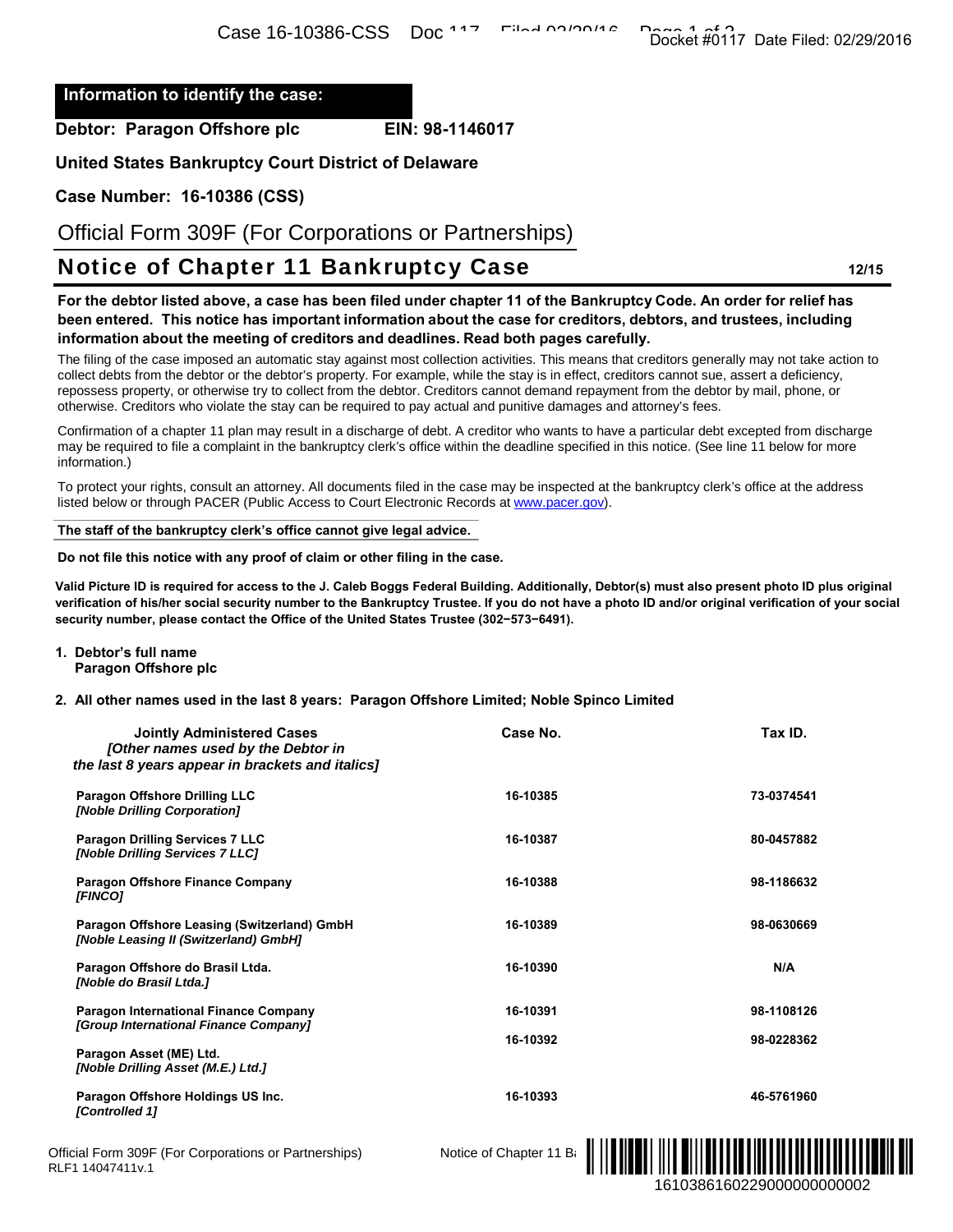# Case 16-10386-CSS Doc 117 Filed 02/29/16 Page 2 of 3

| Paragon Asset (UK) Ltd.<br>[Noble Asset (U.K.) Limited]                                                                                                                                                                                               | 16-10394                      | N/A                      |
|-------------------------------------------------------------------------------------------------------------------------------------------------------------------------------------------------------------------------------------------------------|-------------------------------|--------------------------|
| Paragon FDR Holdings Ltd.<br>[FDR Holdings Limited]                                                                                                                                                                                                   | 16-10395                      | 98-0604731               |
| Paragon Offshore International Ltd.<br>[Noble International Limited]                                                                                                                                                                                  | 16-10396                      | 98-0136103               |
| Paragon Offshore (North Sea) Ltd.<br>[Noble-Neddrill International Limited]                                                                                                                                                                           | 16-10397                      | N/A                      |
| Paragon Duchess, Ltd.<br>[Noble Duchess, Ltd.]                                                                                                                                                                                                        | 16-10398                      | N/A                      |
| Paragon (Middle East) Limited<br>[Noble (Middle East) Limited]                                                                                                                                                                                        | 16-10399                      | 98-0630667               |
| Paragon Offshore (Luxembourg) S.à r.l.<br>[Noble Offshore (Luxembourg) S.à r.l.]                                                                                                                                                                      | 16-10400                      | 98-1235897               |
| Paragon Holding NCS 2 S.à r.l.<br>[Noble Holding NCS 2 S.à r.l.]                                                                                                                                                                                      | 16-10401                      | 98-1125447               |
| Paragon Leonard Jones LLC<br>[Noble Leonard Jones LLC]                                                                                                                                                                                                | 16-10402                      | 26-2718826               |
| PGN Offshore Drilling (Malaysia) Sdn. Bhd.<br>[Frontier Drilling (Malaysia) Sdn. Bhd.]                                                                                                                                                                | 16-10403                      | 98-0599238               |
| Paragon Offshore (Nederland) B.V.<br>[Noble Drilling (Nederland) B.V.]                                                                                                                                                                                | 16-10404                      | N/A                      |
| <b>Paragon Offshore Contracting GmbH</b><br>[Noble Contracting GmbH]                                                                                                                                                                                  | 16-10405                      | 98-0172832               |
| Paragon Offshore (Labuan) Pte. Ltd.<br>[Noble Drilling (Labuan) Pte. Ltd.]                                                                                                                                                                            | 16-10406<br>16-10407          | 98-0613505<br>98-1124108 |
| Paragon Holding SCS 2 Ltd.<br>[Noble Holding SCS 2 Limited]                                                                                                                                                                                           | 16-10408                      | 98-0172832               |
| Paragon Asset Company Ltd.<br>[Noble Asset Company Limited]                                                                                                                                                                                           | 16-10409                      | 98-1124004               |
| Paragon Holding SCS 1 Ltd.<br>[Noble Holding SCS 1 Limited]                                                                                                                                                                                           | 16-10410                      | 98-0635936               |
| Paragon Offshore Leasing (Luxembourg) S.à r.l.<br>[Noble Drilling Leasing S.à r.l.]                                                                                                                                                                   |                               |                          |
| 3. Address<br>53-54 Grosvenor Street<br>London, United Kingdom W1K 3HU                                                                                                                                                                                |                               |                          |
| 4. Debtor's attorney (name and address)                                                                                                                                                                                                               |                               |                          |
| <b>RICHARDS, LAYTON &amp; FINGER, P.A.</b><br>Mark D. Collins (No. 2981)<br>Paul N. Heath (No. 3704)<br>Amanda R. Steele (No. 5530)<br>Joseph C. Barsalona II (No. 6102)<br><b>One Rodney Square</b><br>920 North King Street<br>Wilmington, DE 19801 | Contact phone: (302) 651-7700 |                          |
| <b>WEIL, GOTSHAL &amp; MANGES LLP</b><br>Gary T. Holtzer (admitted pro hac vice)<br>Stephen A. Youngman (admitted pro hac vice)<br>767 Fifth Avenue<br>New York, NY 10153                                                                             | Contact phone: (212) 310-8000 |                          |
|                                                                                                                                                                                                                                                       |                               |                          |

**3. Address**